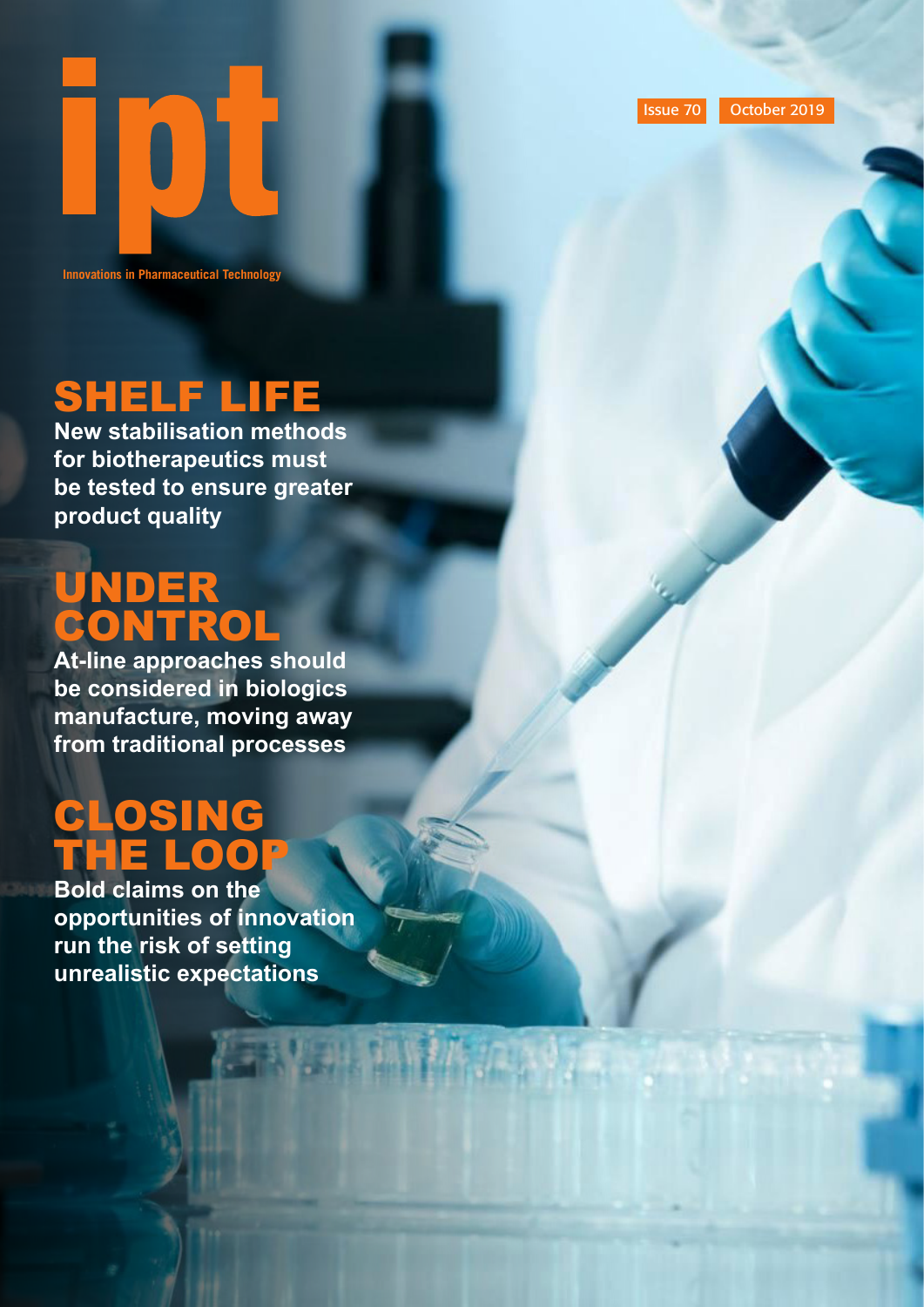

# Overcoming the Biopharma Skills Gap

Compliance with evolving GMP requirements poses a significant challenge for today's biopharma industry, and employee training has been identified as a key challenge for compliance and manufacturing success

Hélène Pora at Pall Biotech, Alain Pralong at Pharma-Consulting ENABLE, and Arnaud Schmutz at Sourcin

The underlying reason for regulatory observations citing various types of personnel-associated deviations is that staff are better trained on paper than through hands-on practical experience. However, the focus on training has been more on compliance with regulations and less on the efficacy and success of transferring practical skills. Closing these skill gaps and resolving the associated drawbacks necessitate a thorough review and rethinking of current training practices established in the biopharmaceutical industry.

#### **The Regulatory Perspective**

From a regulatory point of view, Part 211 Current Good Manufacturing Practice for Finished Pharmaceuticals, Section 211.25 on personnel qualification, states that each person engaged in the manufacture, processing, packing, or holding of a drug product shall have education, training, and experience (or any combination thereof) to enable that person to perform the assigned functions. The same is required in EudraLex Volume 4 Chapter 2 on Personnel.

Analysis of the Form 483 citations published by the FDA over the last 10 years reveals recurrent issues of compliance with documented



|                                                 |                    | 2015     |           |
|-------------------------------------------------|--------------------|----------|-----------|
|                                                 |                    | Rank     | Frequency |
| <b>Top 20 total citations</b>                   |                    | $1 - 20$ | 1,507     |
| Absence of written procedures                   | 21 CFR 211. 100(a) | 5        | 95        |
| Written procedures not established/<br>followed | 21 CFR 211.67(b)   | 15       | 53        |
| Procedures not in writing, fully<br>followed    | 21 CFR 211.22(d)   |          | 160       |
| SOPs not followed/documented                    | 21 CFR 211.100(b)  | 17       | 52        |

*Source: fda.gov/iceci/enforcementactions*

procedures, absence of documented procedures, and/or adequate training. These findings represent 25-35% of FDA citations, even though Section 211.100 states that written procedures for production and process control are required and need to be followed and completed at the time of execution.

The combination of missing or insufficient procedures and ineffective training leads to deviations and lost batches, all of which requires significant effort in terms of investigation and implementation of corrective and preventative action (CAPA).

**Figure 1:** CDER inspection observations by frequency of citations (DRUG)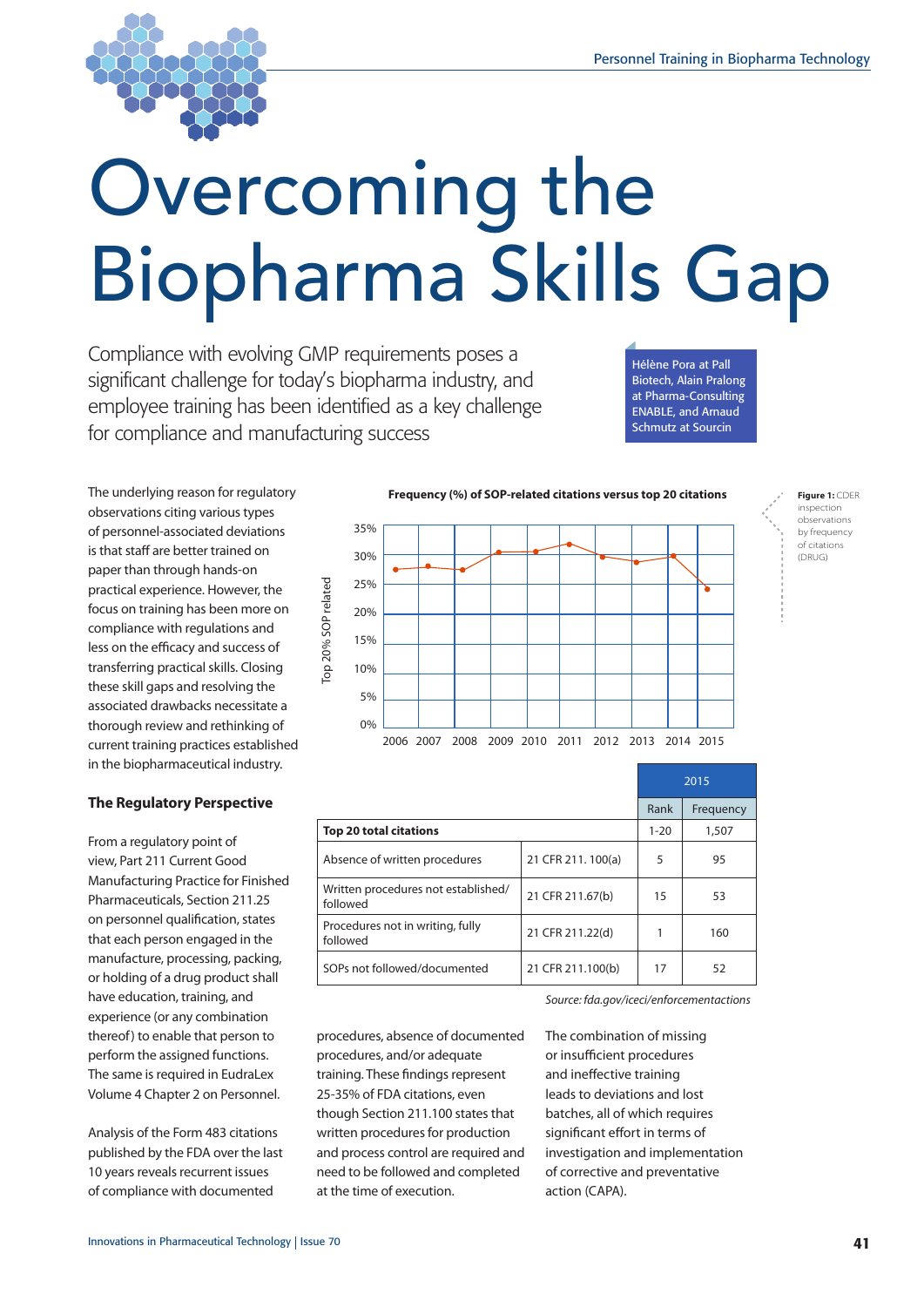#### **Figure 2:** CDER inspection observations by frequency of citations (DRUG)

Top 20% training related

Top 20% training related

#### **Frequency (%) of training-related citation versus top 20 citations**



|                                                  |                  | 2015     |           |
|--------------------------------------------------|------------------|----------|-----------|
|                                                  |                  | Rank     | Frequency |
| <b>Top 20 total citations</b>                    |                  | $1 - 20$ | 1,507     |
| Training-operations, GMPs, written<br>procedures | 21 CFR 211.25(a) | 18       | 50        |
| <b>GMP training frequency</b>                    | 21 CFR 211.25(a) | 52       | 19        |
| Training, education, experience<br>overall       | 21 CFR 211.25(a) | 23       | 37        |
| Supervisor training/education/<br>experience     | 21 CFR 211.25(b) | 122      | 5         |

*Source: fda.gov/iceci/enforcementactions*

The current situation is a major challenge for the biopharma industry, given that its origins need to be investigated and the absence of a trend towards a reduction explained. Findings often identify that written procedures cannot be followed by operators because they are either inadequate or not understandable; on top of this, if training systems are not efficacious, operators may execute procedures without the framework that enables continuous success and compliance.

Furthermore, investigations into root causes of operational failures are frequently unsuccessful. Root causes tend to be assigned to 'operator error' without any real evidence that errors were made, and 'retraining' is arbitrarily assigned as CAPA. However, regulatory agencies are increasingly taking the position that if it is not known what error was committed, then retraining alone is an unsatisfactory resolution. Regulators are also increasingly citing the number of unresolved investigations as evidence that the standards of the CAPA processes and training are inadequate and, therefore, by extension, the manufacturer's GMP standards are probably unacceptable, which can have far-reaching regulatory implications.

#### **Industry Training**

To fulfill Janet Woodcock's vision (Director at CDER-FDA) of a pharma industry working at a high-quality level without needing major regulatory oversight, the biopharma industry is required to initiate a multi-pronged approach to:

• Create straightforward, clear, and crisp written documentation (standard operating practices, working instructions, and batch records)

- Create efficient training environments and GMPs
- Create an ecosystem that encourages operator judgment and proactivity
- Create an ecosystem that enables proper root-cause investigation to support active risk reduction by executing meaningful CAPAs
- Create the basis for a more entwined business relationship between suppliers and end users to support strong collaboration (particularly since suppliers deliver complete solutions today)

It will be the successful combination of the different prongs that will drive evolution of the current situation towards operational excellence. Especially in the incorporation of single-use technologies (SUT) training; this is seen as a key contributor to the reduction of operator error in such settings, alongside with good design principles of single-use components and systems (see Figure 3).

The fundamental principle when designing a product or service is to understand the demands and needs of the end user. User-centred design (UCD) is a development method that places the end user at the centre of the design process and ensures products will be easy to use. The International Usability Standard, ISO 13407, specifies the principles and activities of the UCD process:

- 1. The design is based upon an explicit understanding of users, tasks, and environments
- 2. Users are involved throughout design and development
- 3. The design is driven and refined by user-centred evaluation
- 4. The process is iterative
- 5. The design addresses the whole user experience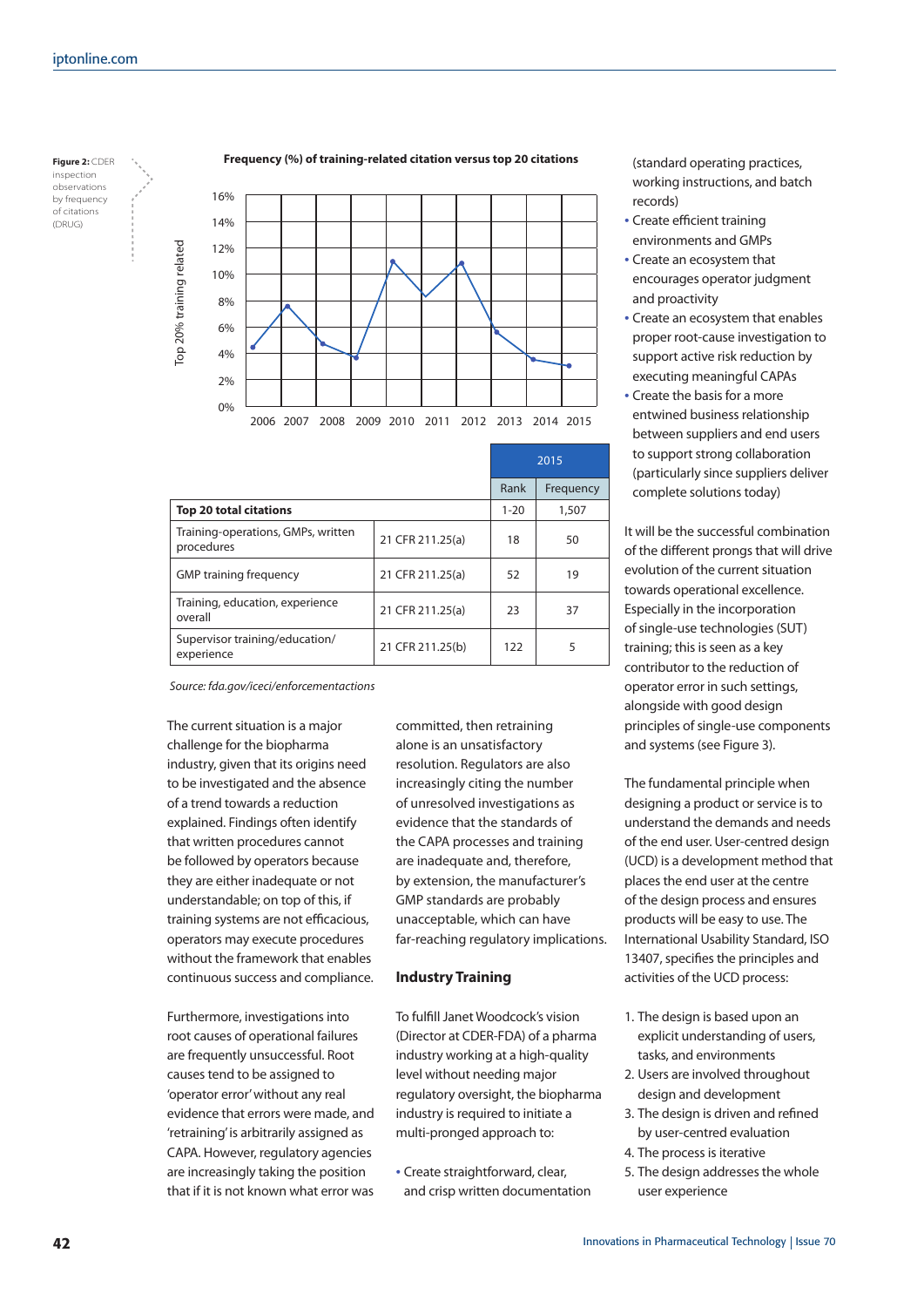

6. The design team includes multidisciplinary skills and perspectives

As products and operations become more complex, the use of robust design principles becomes even more important to reduce or even eliminate operator errors associated with efficient training methods.

#### **Training is Critical**

The implementation of SUT illustrates why 'old school' training methods cannot meet the new biopharma industry requirements. Successful return on investment of SUT is secured by honing the necessary new skillsets that operators must have to ensure proper process operations. Moreover, the past decades of SUT improvements include the recent approach by suppliers to design single-use systems considering their usability. These combined efforts are making a solid contribution to the elimination of traps detrimental to productivity, with fewer deviations qualified as human errors. Ultimately, training for competencies fosters

compliance to the GMP process and patient safety.

The development of SUT has significantly changed the interaction and collaboration between end users and suppliers. Both parties need to agree on training packages delivered and embedded together with readyto-use, end-to-end manufacturing process solutions. Supplier expertise can be instrumental in building appropriate training packages and writing working instructions. This has been acknowledged by some suppliers who have started to develop production personnel training initiatives.

For instance, aseptic processing is a highly critical application in the biopharma industry as any breach in sterility can have an enormous impact on patient safety. Sterile connectors are now widely used in biopharmaceutical processing to allow the connecting of two sterile entities even in uncontrolled environments (see Figure 4, page 44).

Additionally, efficient personnel training strategies should be

developed considering the human learning aptitude to ensure efficacious transfer of skills to personnel beyond regulatory documentation requirements. While good industry design principles can result in more effective and robust use of SUT with a concomitant compliance increase in the biopharma industry, they do not eliminate the requirement for better training. However, when used in association with improved and more robust training methods, they will significantly increase the robustness of the use of these newer technologies in the manufacturing environment.

#### **Challenges and Solutions for Training**

Like any manufacturing sector, training requirements in a typical biotech plant environment are realised in a combination of live demonstration, written instruction, and supervision. The focus is GMP compliance and patient safety. Many biotech training systems are still based on 'read and understand' rather than 'show' methods. Written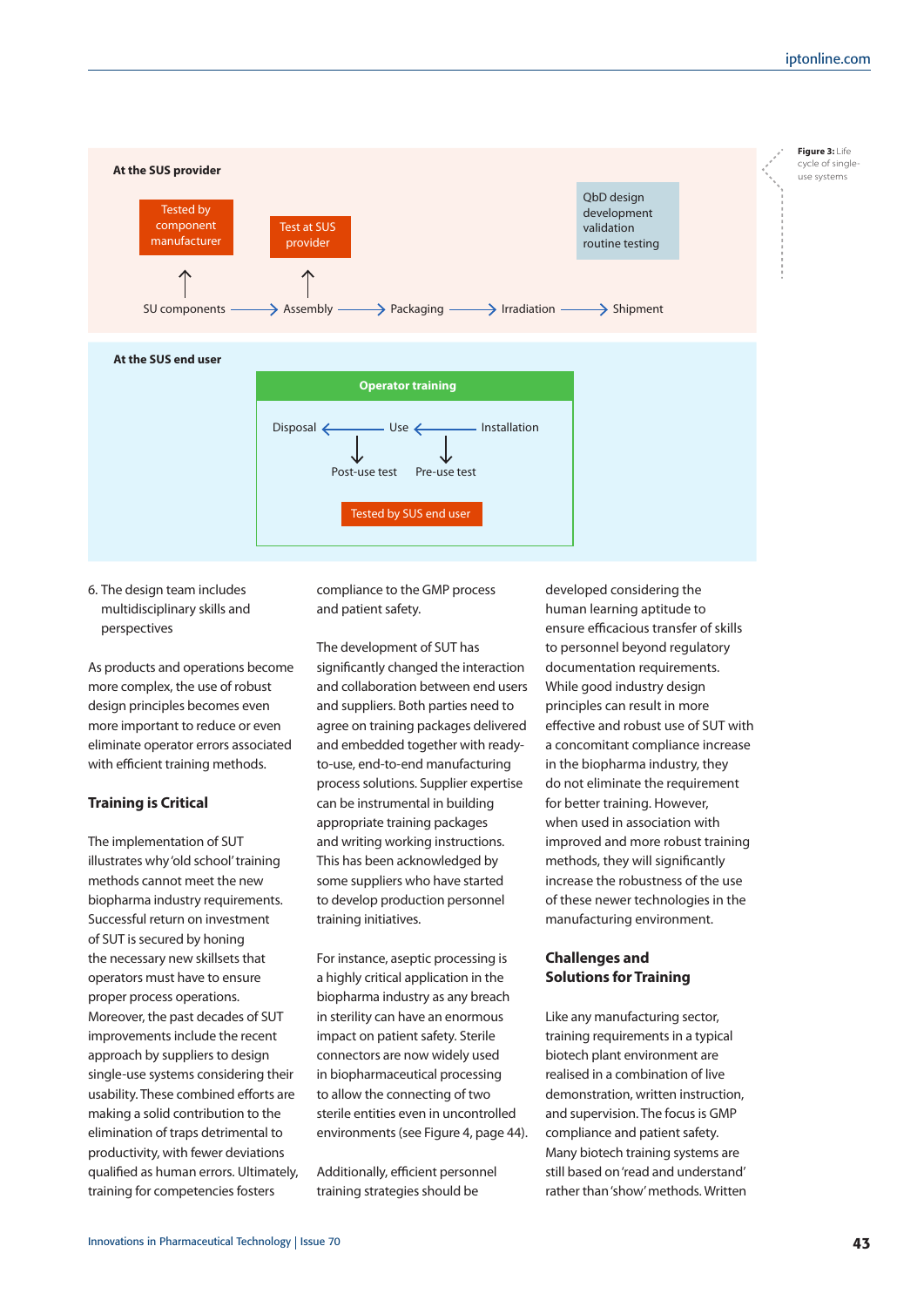

#### erile aseptic<br>connectors **1. Connection**

The two parts of the connector can only be connected in one way, done by shape

#### **2. Membrane removal**

The peel strips can only be removed together, and the locking mechanism ensures peel strips are joined

#### **Action Visual instruction**













### **3. Actuation**

Actuate the assembly by turning each device into each other as shown. The connection is confirmed by the audible click

#### **4. Check**

Clear visual indications that the connector is fully actuated by the alignment of the colours

training instructions and operator demonstrations remain the pillars of training in most plants, while topics requiring manual and spatial perception skills are only lightly considered even though it is well understood that focusing on written instruction at the expense of visual and oral instruction will deliver inferior training outcomes.

Furthermore, training is frequently given to a few highly skilled operators, which can result in an immediate resource issue when an experienced operator is absent from the shop floor. Successful training is unit task dependent and involves repetitions to minimise operator-tooperator variability, thus requiring extensive time.

Training needs to support introducing new technologies, consistent operations at all sites, and the expansion of capacity. Implementing SUT in drug commercial production is a good example of how new technologies can change requirements for skillsets and expertise. Fulfilling these requirements poses a major challenge when recruiting new personnel at multiple sites, including emerging countries with language and cultural barriers. Therefore, creating right-first-time training content is a major success factor driving the need for a new set of training tools and methodologies that are expandable and adaptable to stakeholders.

The application of training should be user focused so that the enduser can easily recall instructions. As discussed previously, there is no escape from watching how to

perform a given task. Therefore, more visual training material is needed combined with a shorter distance between the instructor knowledge and the trainees. Access to learning materials must be simple and ideally self-directed to give individuals the ability to decide their best teachable time.

Mediabooks are a new, holistic training methodology that takes the form of visual libraries of instructional videos combining images, animations, and livecaptured videos that include expert and quality assurance teams. They are accessible on personal computers and can be securely integrated at the point of operation into portable smart media tools such as laptops, tablets, and iPads.